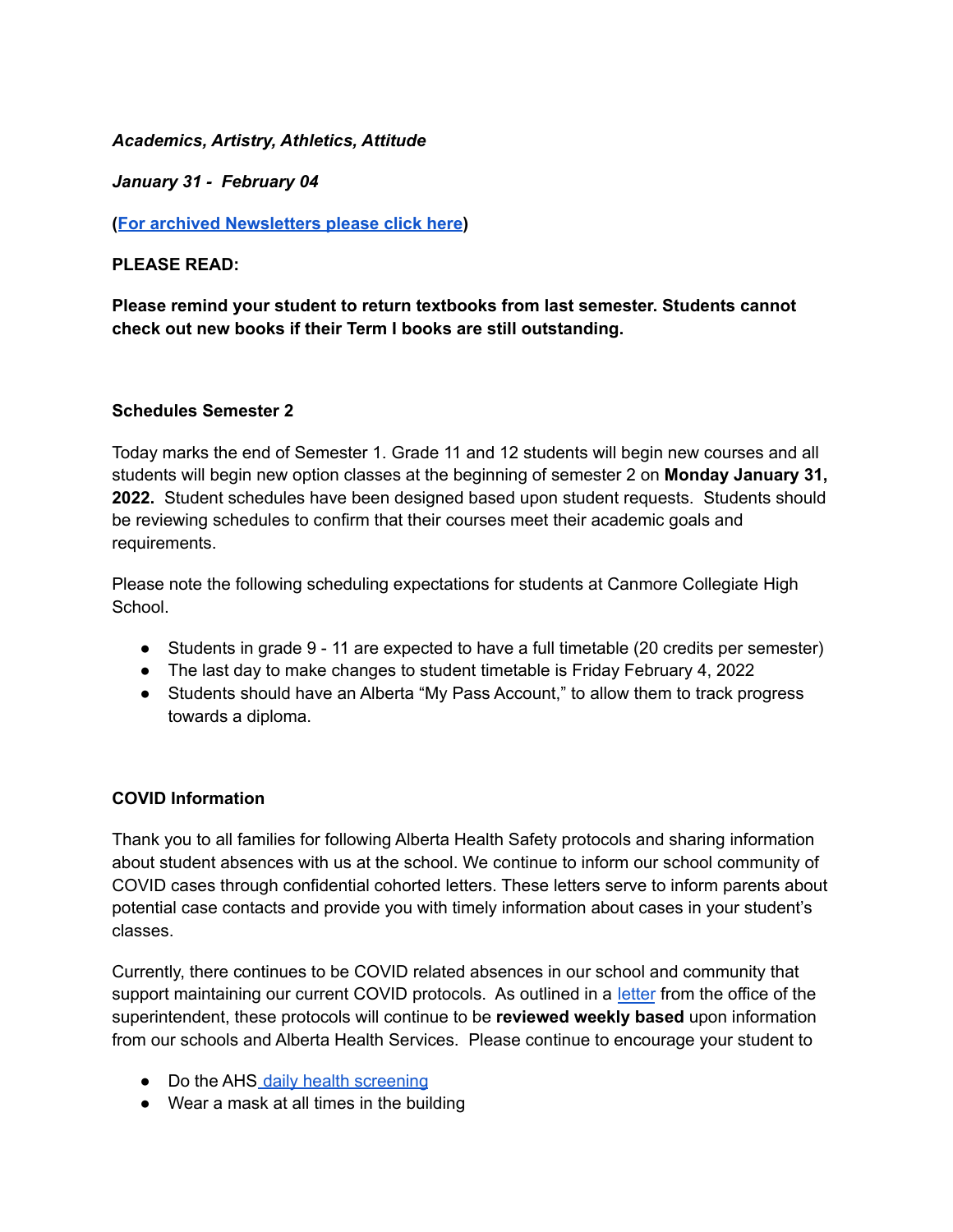- Limit social interactions
- Socially distance

The following school protocols will remain in place for the week of January 31- February 04.

- **School Operations / Increased Health Measures:** In order to keep everyone safe as we re enter school, our school division has strengthened the protocols in the Re-Entry Plan for CRPS Families. Please read here for details on this plan. (click here to [read](https://www.crps.ca/download/349105)[\)](https://www.crps.ca/download/377602). Please note how these changes will impact operations at **Canmore Collegiate High School.**
- **Masks: Masks are to be worn at all times in the building by staff and students. This includes during physical activities in the gym and while seated in the classrooms. Please send your students to school with a mask daily.**
- Extra Curricular Activites: At this time sports teams are postponed. All practices and games are canceled until further notice. Clubs like student council and Student Council , Wolvergreens etc..must take place virtually.
- **Closed Campus**: CCHS will be operating as a closed campus. Students are expected to remain in their classes for the duration of the learning day. Students will be asked to leave the school at 3:25 pm.
	- *Lunch* Students will eat lunch in the classroom that they have before lunch hour. Students may leave the building to go home for lunch, but cannot bring food back into the building. The school doors will be locked over lunch and students will be allowed access back into the building at 1:40 pm before last period. **Please send your student to school with the snacks and nutrition they require for a full day of school.**
	- *Students with Spare Blocks* Students with spares are expected to work in the Learning Commons or should exit the building.
	- Students are not allowed to congregate in public spaces in the school. Eg. Wolverines Den or Cafeteria - Students are not permitted to utilize the student common spaces at this time.
- **Music: After school band classes have been suspended this week until further notice.**
- **Foods Classes** Students cannot eat food that they have made in Foods class during Foods class.
- **Alignment Classes** Students will continue to travel between schools at this time.

# **Student Absence from School:**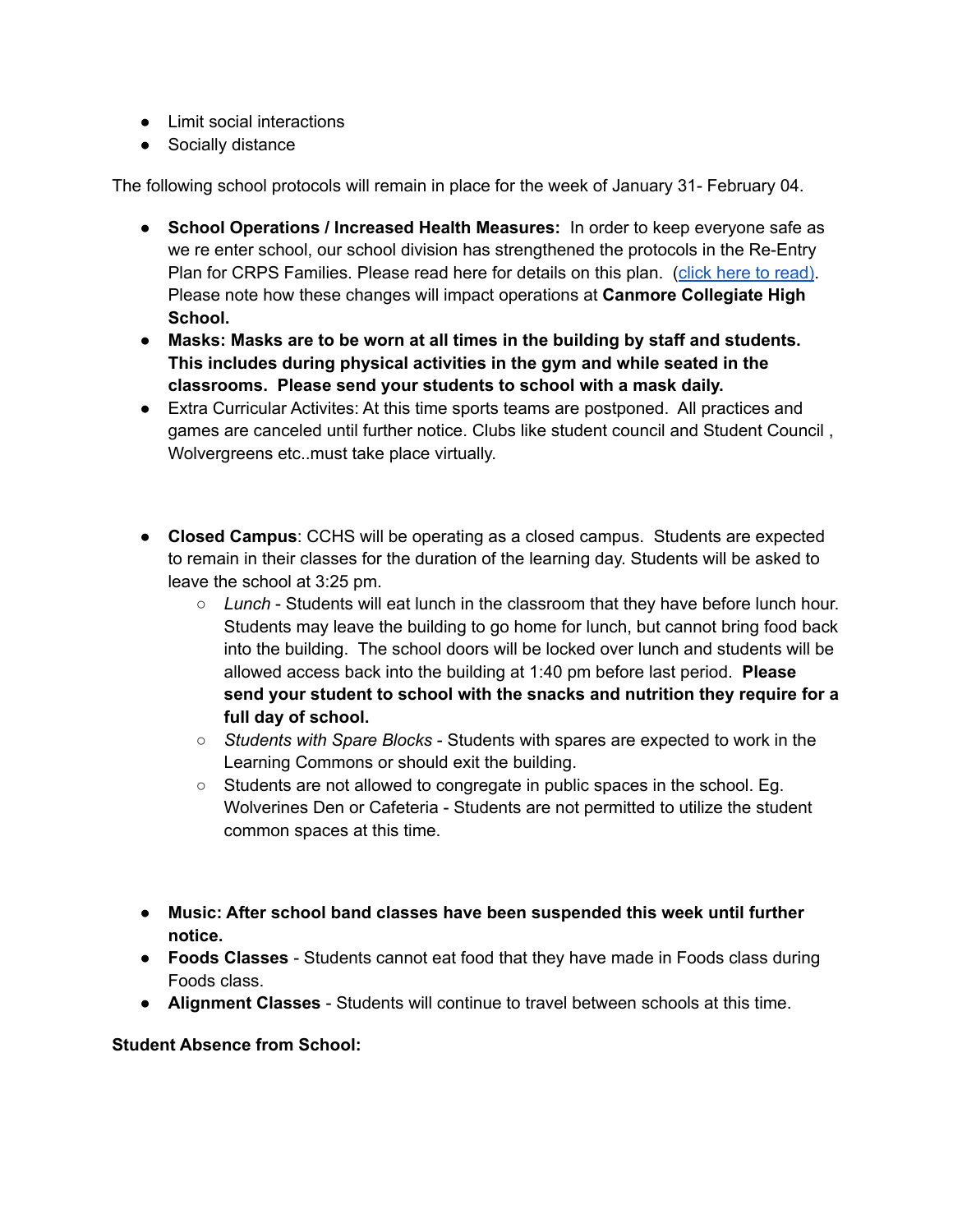- To support both student and teacher safety; please contact the school if your student is going to be absent from school.
- Teachers have made Learning Management Systems (Google Classroom/Moodle) comprehensive so that students are able to complete learning tasks when they are required to stay home from school. Students are expected to contact classroom teachers to determine what work is to be completed while away from school.

# **Student Schedules Semester 2**

Semester 2 classes will commence on **Monday January 31, 2022.** Student schedules have been designed based upon student requests. Students should be reviewing schedules to confirm that their courses meet their academic goals and requirements. Please have your student **see Ms. Janse** if they wish to make a timetable change.

Please note the following scheduling expectations for students at CCHS.

- Students in grade 9 11 are expected to have a full timetable (20 credits per semester)
- The last day to make changes to student timetable is Friday February 4, 2022
- Grade 10-1 2 students, should have an Alberta "My Pass Account," to allow them to track progress towards a diploma.

# **The Week Ahead**

- **Monday January 31, 2022**
	- $\circ$  Grab and Go Breakfast Carts in the hall delivered by staff. 8:00am 8:15 am. Start up your day with a healthy breakfast. Also Grab a snack for class.
- **Tuesday, February 01, 2022**
	- $\circ$  GSA Virtual Meeting @ Lunch Mr. McQueen (all welcome) Link to be posted.
- **Wednesday,February 02, 2022**
	- Wolvergreens Virtual Meeting @ Lunch Mme. Suffield (all welcome) Link to be posted.
	- Student Council Virtual Meeting @ Lunch Mr. Skinner (all welcome) Link to be posted..
- **Thursday,February 03,2022**
- **Friday February 04, 2022**
	- $\circ$  Grab and Go Breakfast Carts in the hall delivered by staff. 8:00am 8:15 am. Start up your day with a healthy breakfast. Also Grab a snack for class.

# **Some Key Dates you do not want to miss.**

○ **Monday January 31, 2022** - First Day of Semester 2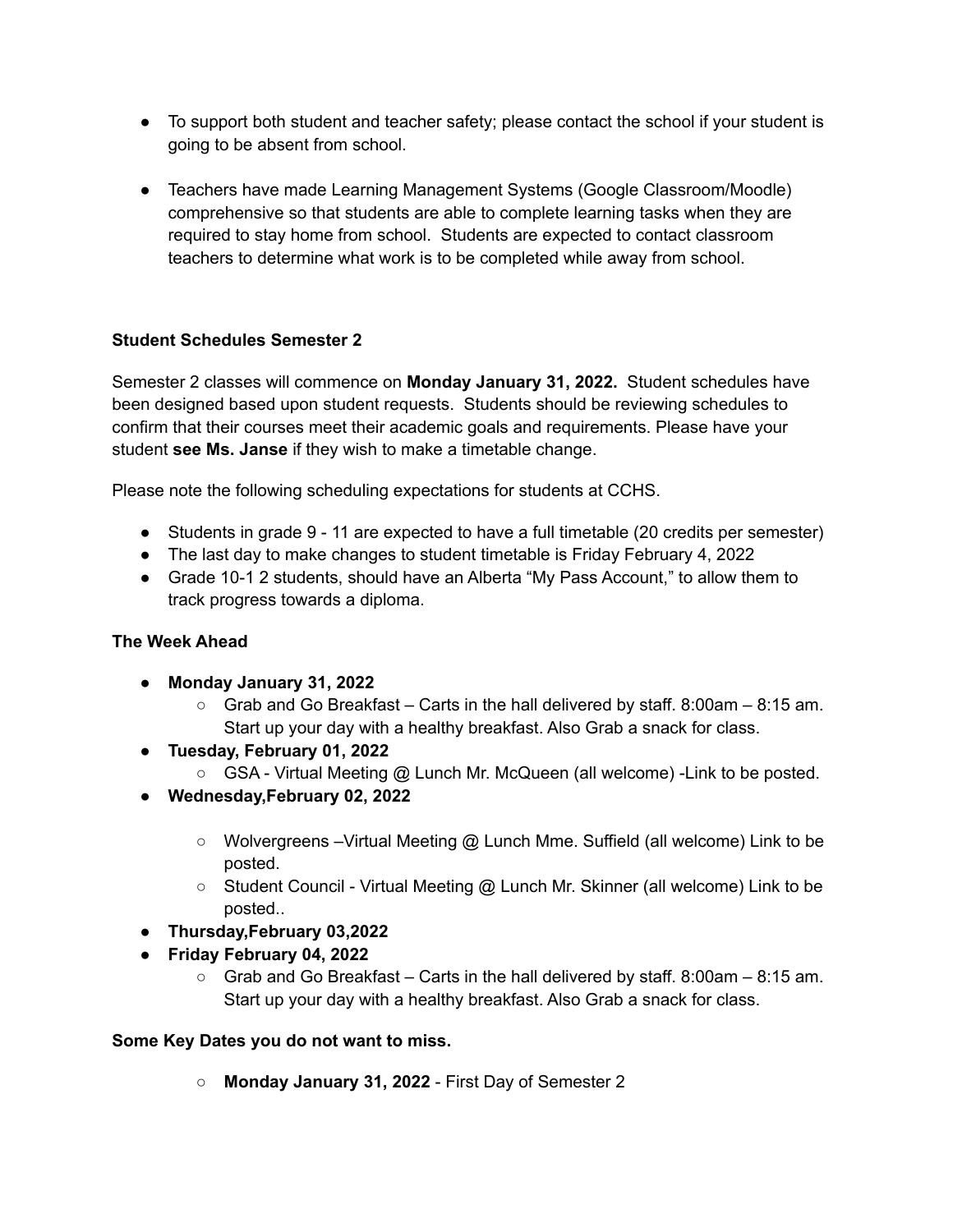- **Friday February 4, 2022**
- Report Cards Semester 1 available on Parent Portal
- Last day for class changes for Semester 2
- Last day to withdraw from courses for Semester 2 Grade 12 only

### **CCHS Fall Academic Awards.**

We are happy to announce that the virtual version of our Fall Academic Awards for 2020-2021 are now online. Please follow this [link](https://cchs.crps.ca/home/news/post/cchs-academic-awards-2021) to see the recognition of the award recipients. Once again we would like to thank the community of Canmore for supporting our students in their pursuit of academic excellence.



### **Grad Class of 2022**

Visit the Grad [section](https://cchs.crps.ca/home/news/post/cchs-grad-update-page) of the school website to keep up to date on important timely information.

### **Ongoing**

The Canmore Bottle Depot are kindly supporting the Grad Class of 2022 by setting up an account. You can drop off your bottles (any fundable recyclables) at the Canmore Bottle Depot for the CCHS Grad 2022 account.

The grad class thanks all those who are willing to support this fundraising effort.

### **School Fees**

Canmore Collegiate High School fees are now available on PowerSchool Parent Portal. Debit or credit card payments can be made online through your Parent Portal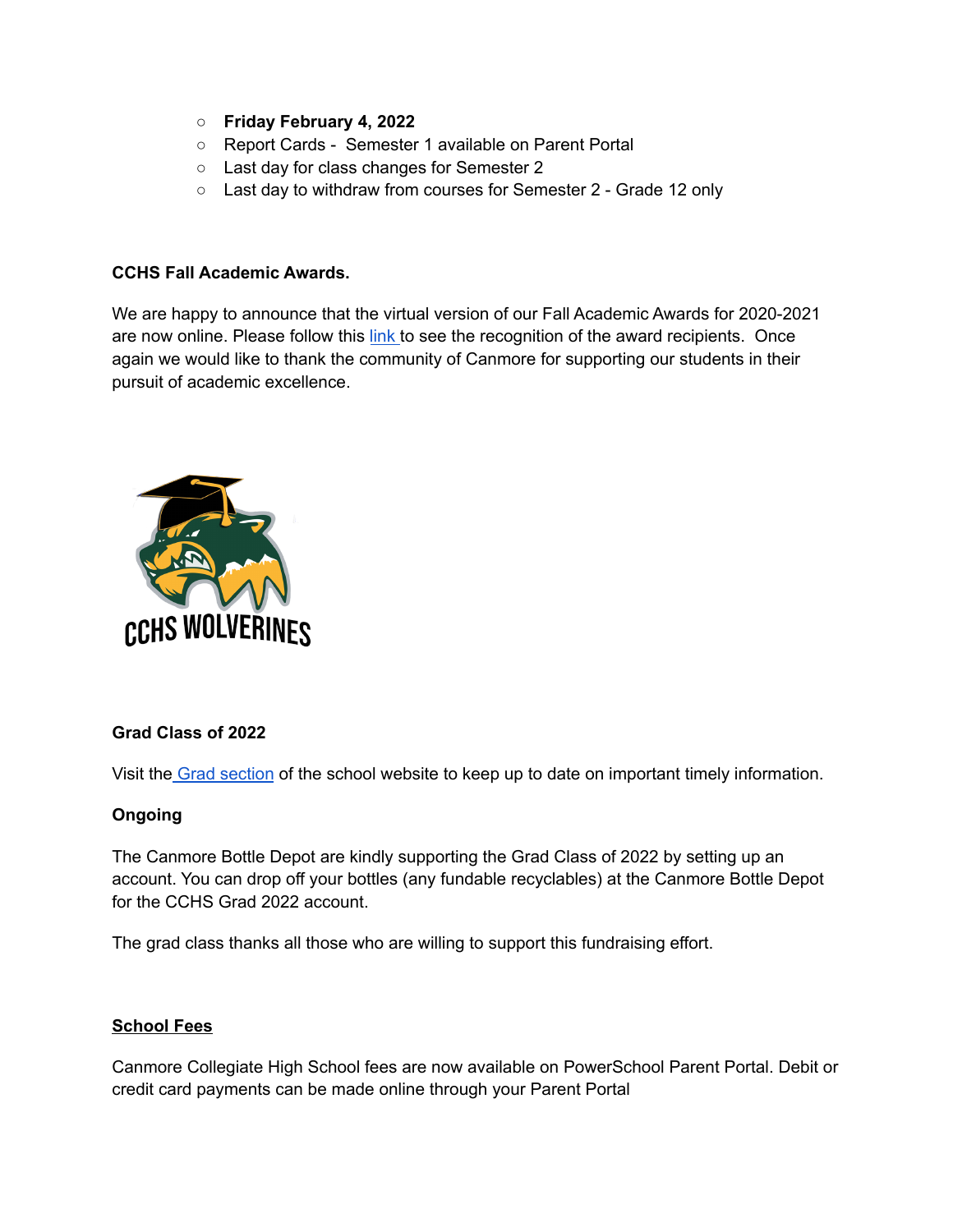**[https://powerschool.crps.ca/public/.](https://powerschool.crps.ca/public/)** As per Canadian Rockies School Division's Administrative Procedure 503, payment for school fees is due 30 days after invoicing. Please contact Sarah Mckay (sarah.mckay@crps.ca) to make payment arrangements if unable to pay within 30 days or if you have any questions.

### **Other Information**



Check out the Post Secondary Link on our school website to learn about upcoming information!

### Link to the [website](https://cchs.crps.ca/programs/post-secondary) is here

#### **Student Attendance**

A reminder that if your student will be late for class or leaving class early, please Call the attendance line at 403-678- 6192 ext 1 .

### **Leaving class early:**

If your student must leave school early for the day or for part of the day, for an appointment, please notify the school. Students must sign in and out of the office if they are leaving school or returning after an appointment ( note this in not required during lunch hour).

### **Extra Curricular News**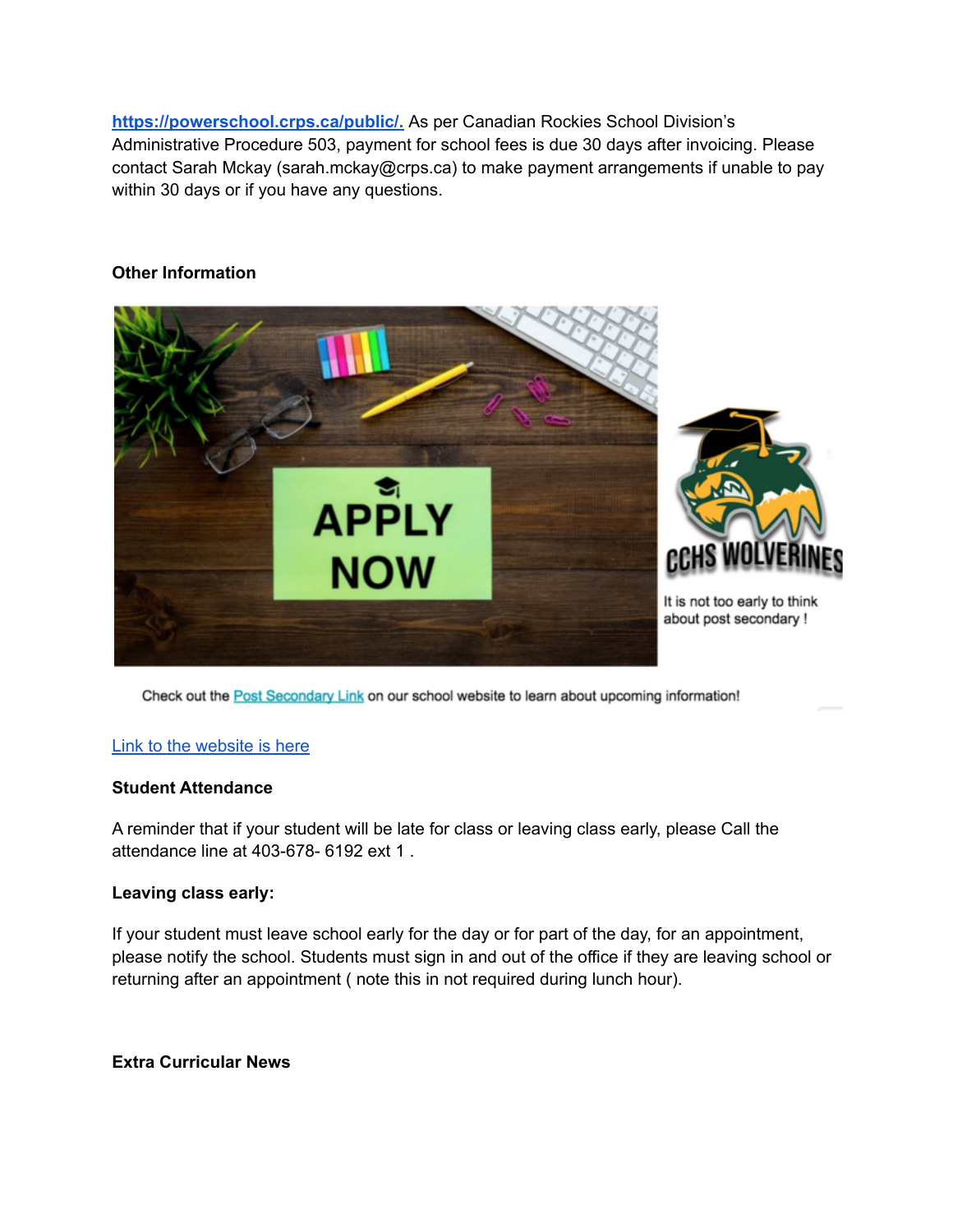As a school we are working hard to balance the requirement to keep our students safe with social distancing, good hand hygiene and masking, with extra curricular initiatives. We do ask that students who are not directly working with teachers or involved in an extracurricular activity leave school at 3:30 so that we can properly clean our spaces.

## **CRPS Homestay Program - Hosts needed 2021/2022**

Our homestay families are an integral part of the International Student Program. CRPS is now accepting host applications for the Homestay Program for the 2021/2022 school year. Remuneration of \$1,025 is paid monthly per student. CRPS has COVID-19 protocols that international students must follow prior to arriving and upon arrival, including a mandatory 14-day quarantine period. For more information please click [here](https://crps.ca/Homestay%20Program.php).



Please ensure you can logon to Parent Portal. Look for the PowerSchool button on our school webpage or click [here.](https://powerschool.crps.ca/public/) This is where you will access daily updates on your student's marks and attendance, school fees and more. Final term report cards are also shared with you through Parent Portal and are not mailed out from the school.

\*\* Alberta Education has now made student access to their official transcript of marks available to all grade 10-12 student available through a myPass account [\(myPass.alberta.ca](https://public.education.alberta.ca/PASI/myPass)). Grade 10 marks will first appear after the first semester.

Check out our Daily School Announcements [here](https://docs.google.com/presentation/d/1eKIacynJnXoiOT2vNIyyWorRDtkcVp_c5pX052OGIN8/edit?usp=sharing).

2021 -2022 School [Calendar](https://www.crps.ca/download/344933)

### **Upcoming**

**Missing important happenings at CCHS?** But are awash in emails? Find information through one of the medium listed below. Get connected become involved.

- school website [calendar.](https://cchs.crps.ca/calendar)
- Follow us on Facebook ([here\)](https://www.facebook.com/cchscanmore/)